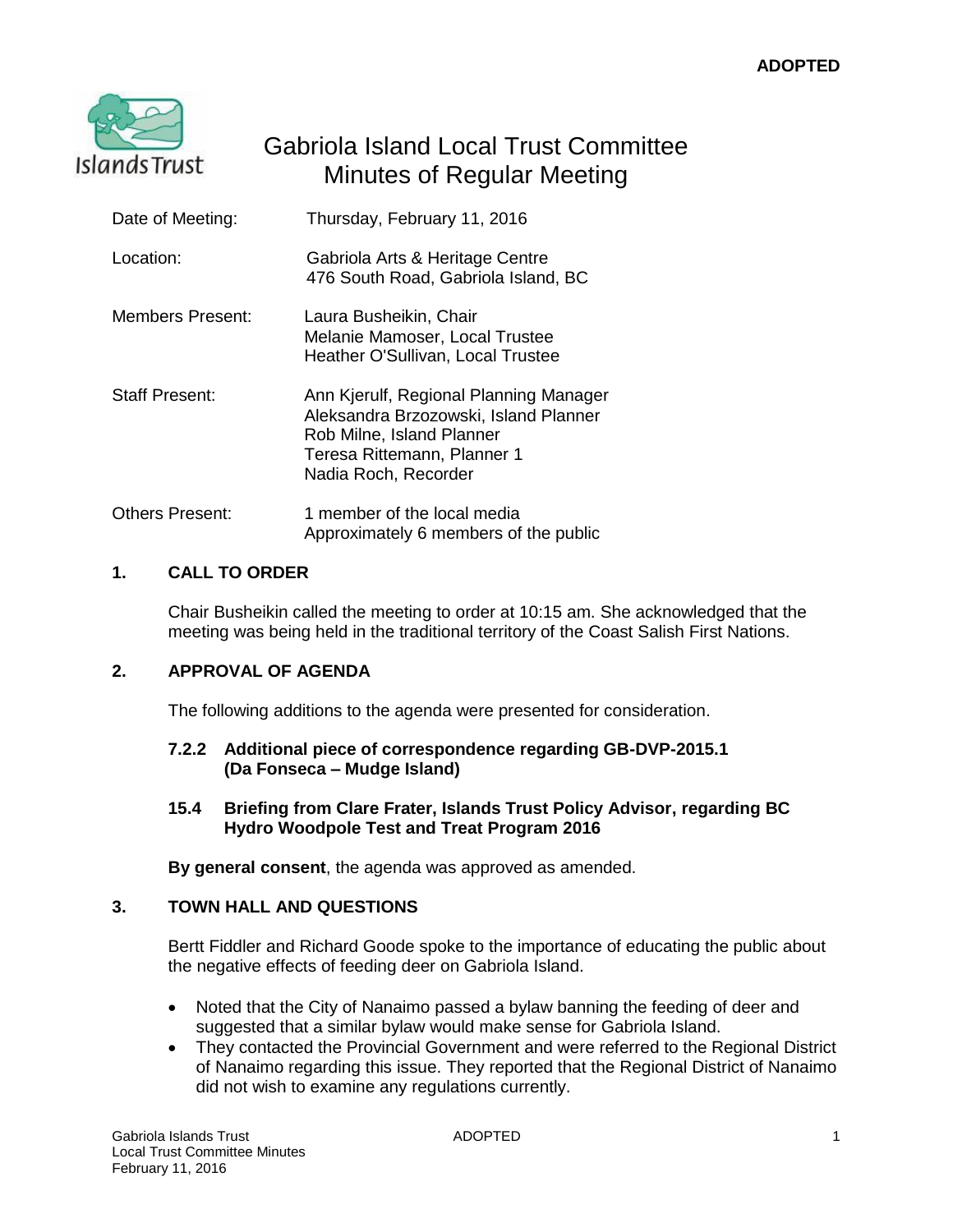Goode wanted to emphasize that awareness and education about the issue were important and welcomed assistance from the Local Trust Committee in educating the public further.

# **4. COMMUNITY INFORMATION MEETING**

None.

# **5. PUBLIC HEARING**

None.

# **6. MINUTES**

**6.1 Local Trust Committee Minutes dated January 14, 2016 – for adoption**

**By general consent**, the minutes were adopted.

**6.2 Section 26 Resolutions-Without-Meeting Report dated February 2, 2016** 

Received for information.

# **6.3 Advisory Planning Commission Minutes**

None.

**6.4 Mudge Island Advisory Planning Commission Minutes**

None.

**6.5 Agricultural Advisory Commission Minutes**

None.

**6.6 Transportation Advisory Planning Commission Minutes**

None.

# **7. APPLICATIONS AND REFERRALS**

### **7.1 GB-DVP-2015.2 (Dewarle - 565 South Road)**

**7.1.1 Staff Report dated January 20, 2016**

Planner Milne summarized the staff report and noted that one of the applicants was present. Discussion ensued.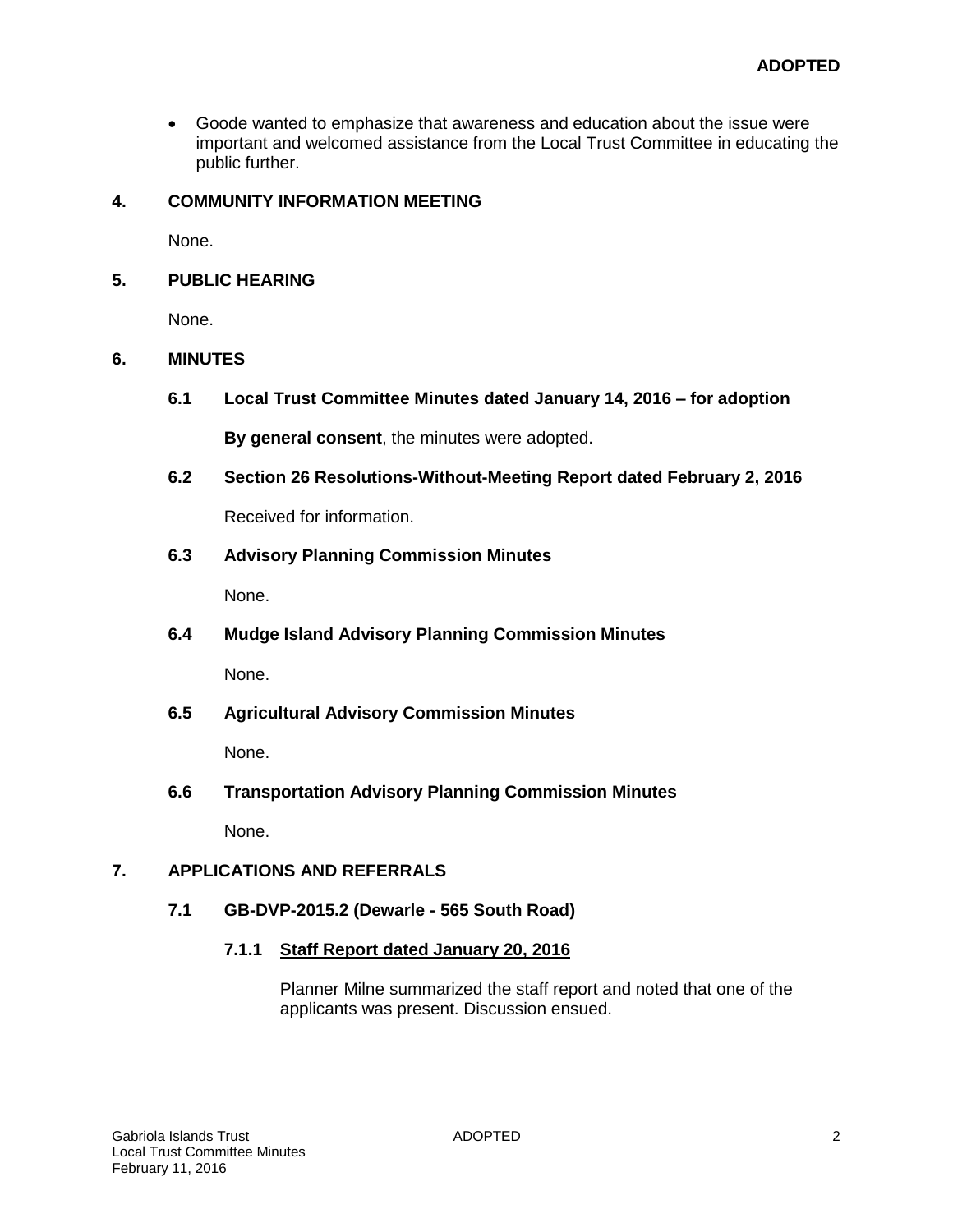# **It was MOVED and SECONDED,**

that the Gabriola Island Local Trust Committee approve issuance of Development Variance Permit GB-DVP-2015.2.

# **CARRIED**

Trustees specified that approval of an accessory cottage is in line with addressing affordable housing as specified in the Official Community Plan.

# **7.2 GB-DVP-2015.1 (Da Fonseca - Mudge Island)**

# **7.2.1 Memorandum dated February 1, 2016**

Planner Rittemann summarized the memorandum. Discussion ensued.

### **7.2.2 Additional piece of correspondence regarding GB-DVP-2015.1 (Da Fonseca – Mudge Island) dated February 7, 2016**

Planner Rittemann summarized the correspondence.

### **GB-2016-020**

# **It was MOVED and SECONDED**

that the Gabriola Island Local Trust Committee approve section 3 of the proposed permit GB-DVP-2015.1 regarding the siting and setback regulation 5.1(6)(b), and amend section 4 of the proposed permit GB-DVP-2015.1 regarding lot coverage regulation 5.1(4) to allow a maximum lot coverage of 11.6% subject to the receipt of a revised site plan showing the structures within the natural boundary of the sea removed with the exception of boat ramp and stairs showing the new lot coverage maximum (11.6%).

### **CARRIED**

# **8. LOCAL TRUST COMMITTEE PROJECTS**

### **8.1 Roadside Signage on Gabriola Island**

### **8.1.1 Memorandum dated February 1, 2016**

Planner Rittemann summarized the memorandum and asked for further Trustee input on content and questions for the community outreach survey. Discussion ensued.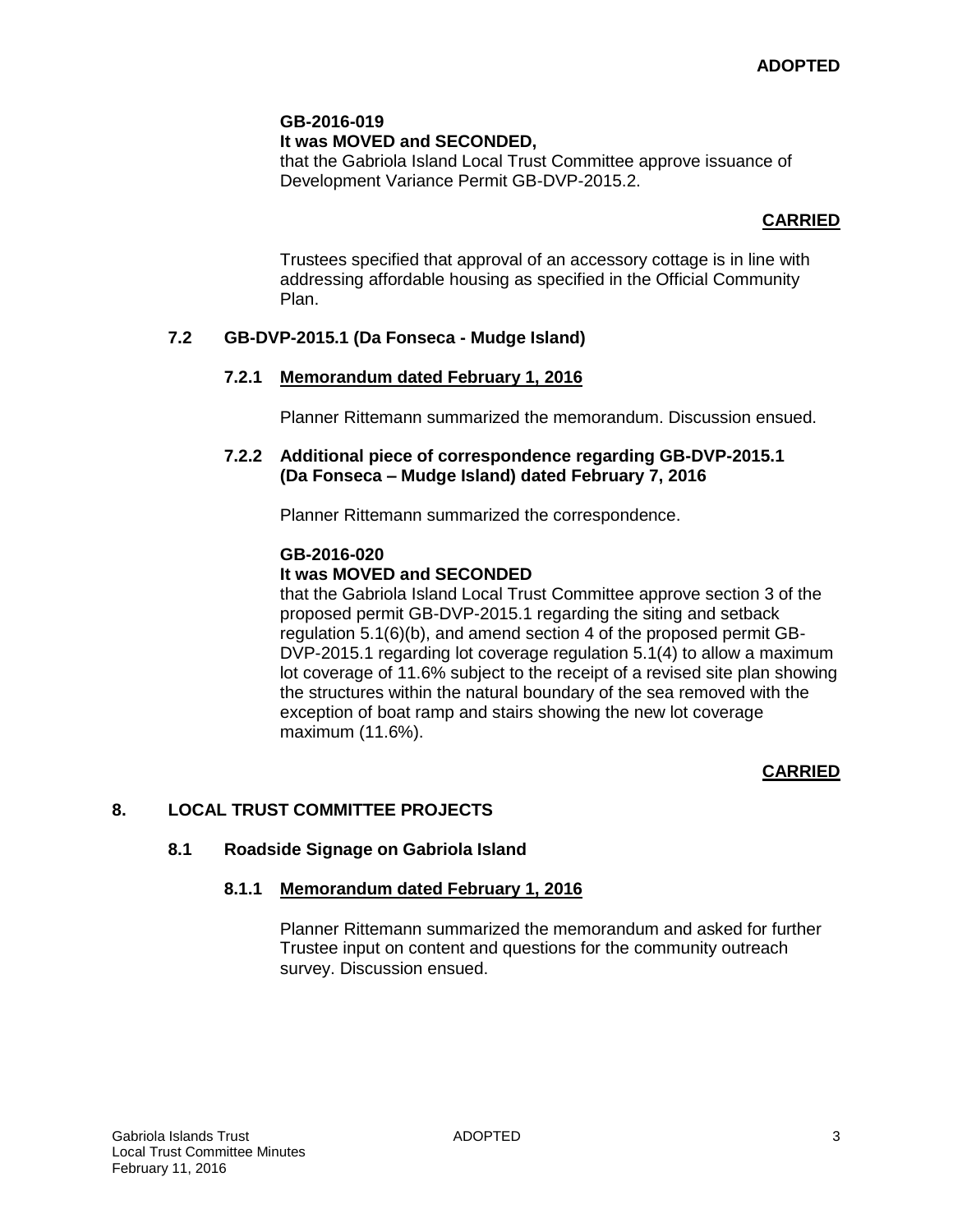### **It was MOVED and SECONDED,**

that the Gabriola Island Local Trust Committee request staff bring back a draft survey regarding roadside signage to a future Local Trust Committee meeting.

# **CARRIED**

### **8.2 Dog Care Regulations on Gabriola Island - for discussion**

Planner Brzozowski discussed plans for the upcoming Community Information Meeting and Public Workshop on Proposed Bylaws No. 281 and No. 282 (Dog Care Regulations). Planner Brzozowski also noted that an Advisory Planning Commission meeting would be scheduled at a later date to examine the proposed bylaws.

### **GB-2016-022**

### **It was MOVED and SECONDED,**

that the Gabriola Island Local Trust Committee request staff to schedule a Special Business Meeting for the purpose of receiving comments generated at the Dog Care Temporary Use Permit Guidelines public workshop to be held on Wednesday, February 24, 2016, at the Haven.

### **CARRIED**

### **9. CLOSED MEETING**

#### **9.1 Motion to Close the Meeting**

#### **GB-2016-023**

### **It was MOVED and SECONDED,**

that the Gabriola Island Local Trust Committee close the meeting to the public in accordance with the Community Charter, Part 4, Division 3, s.90(1)(f) for the purpose of considering Bylaw Enforcement and s.90(1)(d) Adoption of In-Camera Minutes and that the recorder and staff attend the meeting.

#### **CARRIED**

Chair Busheikin recessed the regular meeting at 11:49 am.

#### **9.2 Recall to Order**

Chair Busheikin reconvened the meeting at 12:32 pm.

#### **9.3 Rise and Report**

Chair Busheikin stated that the minutes of the January 14, 2016 Closed Meeting were adopted and that matters of bylaw enforcement were considered.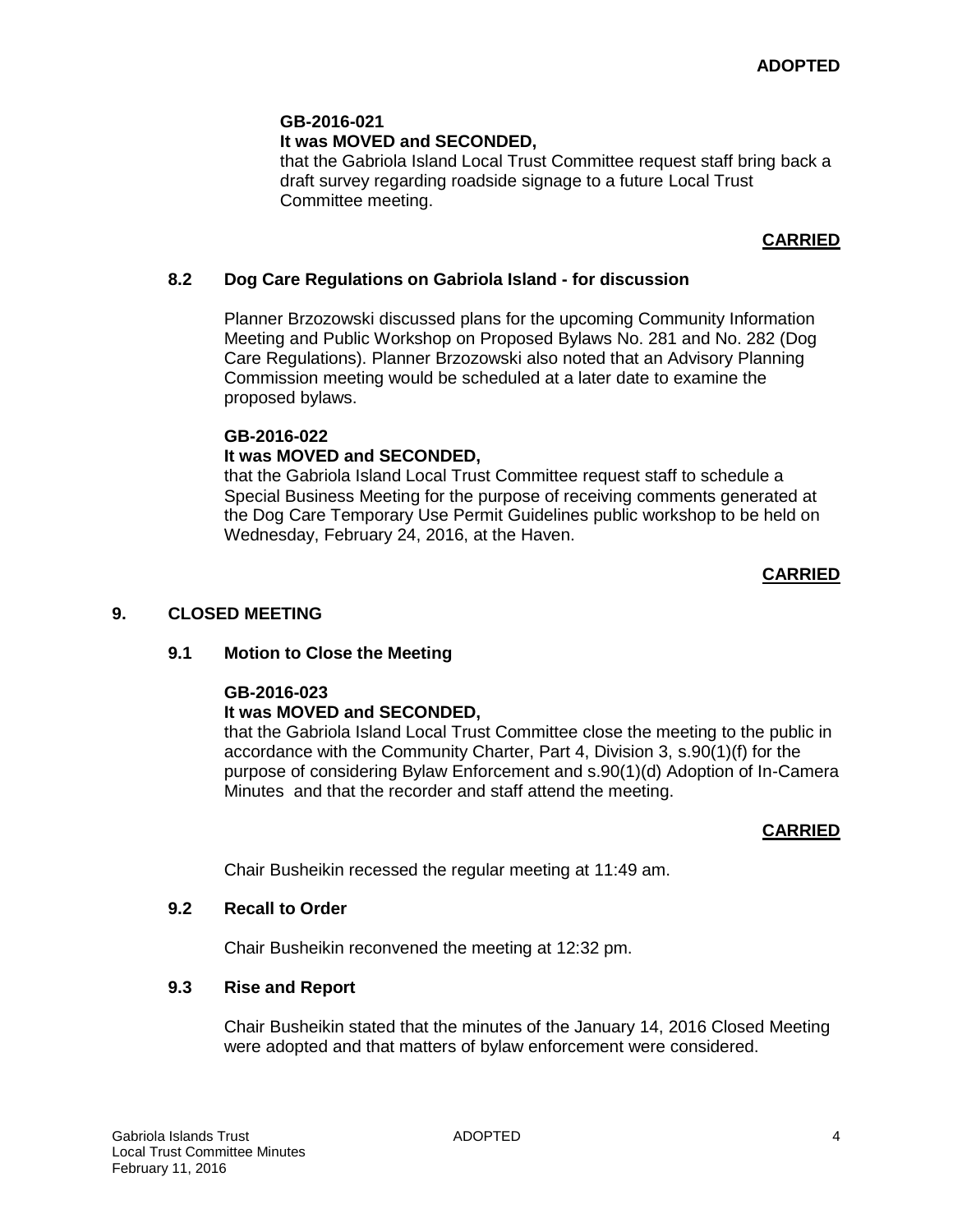# **10. BREAK**

Chair Busheikin recessed the meeting for a break at 12:33 pm. The meeting reconvened at 12:53 pm.

# **11. BUSINESS ARISING FROM MINUTES**

# **11.1 Follow-up Action List dated February 2, 2016**

Planner Brzozowski presented the Follow-up Action List. Discussion ensued.

# **11.2 Land Use Consultation for Radio Communication Utilities**

### **11.2.1 Memorandum dated January 25, 2016**

Planner Brzozowski summarized the memorandum. Discussion ensued.

### **GB-2016-024**

# **It was MOVED and SECONDED,**

that the Gabriola Island Local Trust Committee requestTrust Council explore the option of a Trust-wide policy on land use consultation for radio communication utilities.

### **CARRIED**

### **11.3 Ministry of Transportation and Infrastructure Fixed Link Study**

### **11.3.1 Memorandum dated January 29, 2016**

Received for information.

### **11.4 Descanso Bay Emergency Dock Zoning - for discussion**

### **11.4.1 Correspondence from Gabriola Chamber of Commerce**

Received for information.

Discussion about emergency dock zoning in relation to a water taxi service that could service Gabriola Island.

- Continued community concern about transportation alternatives on and off Gabriola Island, especially as BC Ferries no longer offers an earlier morning ferry off Gabriola Island resulting in the public no longer able to connect to the earliest ferry to Vancouver.
- Staff noted the complex jurisdictional issues of the dock.
- Trust Council Strategic Plan notes inter-island transportation as a key issue and local water taxi service could address this.
- Local groups on Gabriola Island have expressed interest in facilitating a water taxi service.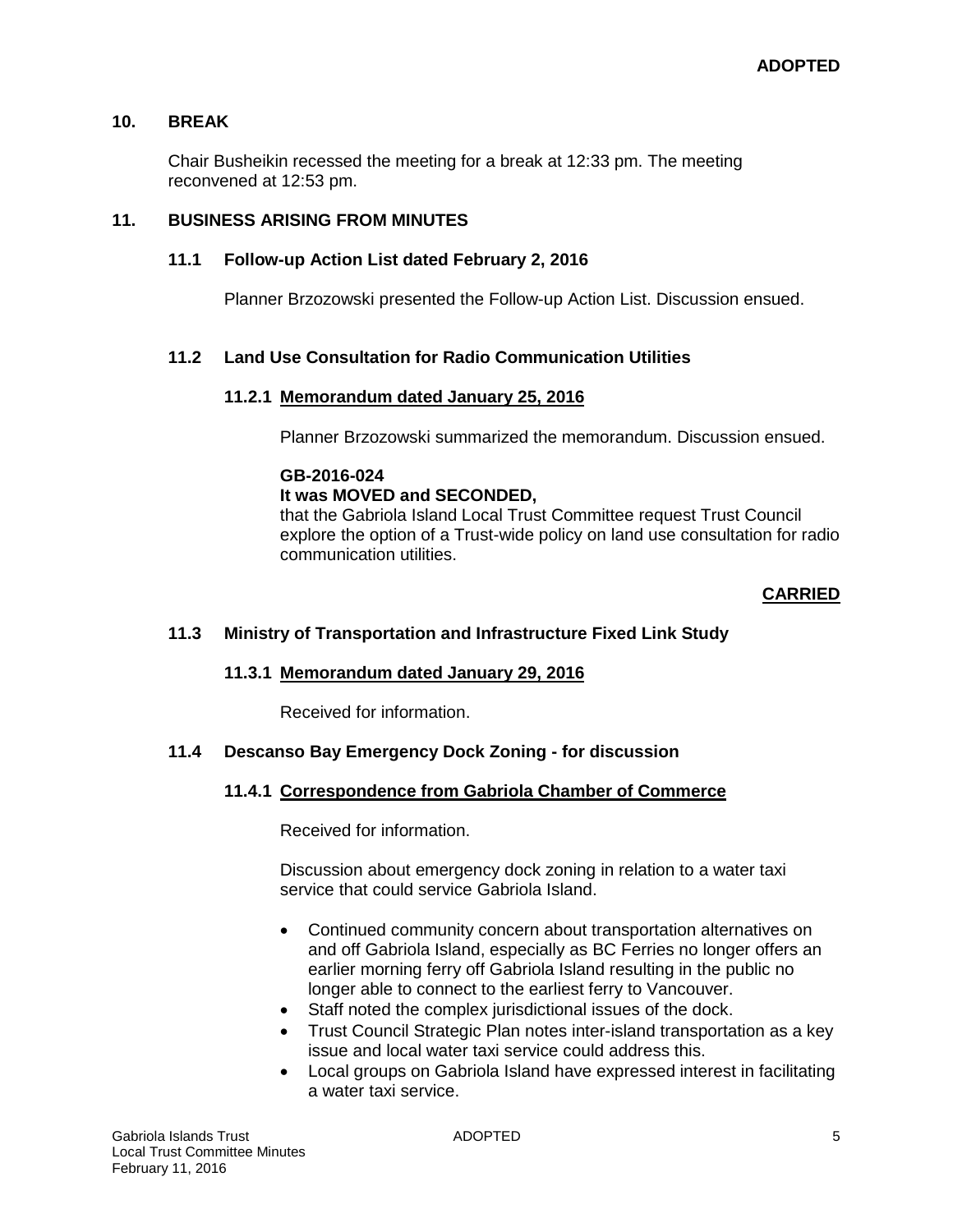- Staff asked if a different location for a water taxi service could be viable. Trustees noted that utilizing existing infrastructure is environmentally responsible and the location is the most convenient option for residents and visitors planning to take BC Ferries one way. Public input on the water taxi service dock location would be important to consider as well.
- Regional District of Nanaimo's Director Houle would like to assess if there is sufficient community support to use the Descanso Bay Emergency Dock for a water taxi service.
- Trustees would like to explore the issue further with full recognition that this could be a long term issue.

### **It was MOVED and SECONDED,**

that the Gabriola Island Local Trust Committee place the following onto the Projects List: review Official Community Plan and Land-Use Bylaw provisions to encourage water taxi service at or near Descanso Bay.

### **CARRIED**

### **12. DELEGATIONS**

None.

#### **13. CORRESPONDENCE**

### *(Correspondence received concerning current applications or projects is posted to the LTC webpage)*

#### **13.1 Email dated January 6, 2016 from Timothy Maika regarding Beach Access Stairs Regulations in Bylaw No. 177**

Received. Discussion ensued.

#### **GB-2016-026**

### **It was MOVED and SECONDED,**

that the Gabriola Island Local Trust Committee place the following onto the Project List: review Land Use Bylaw regulations before December, 2017 to ensure compliance with Section 5 of the new Building Act.

#### **CARRIED**

#### **14. REPORTS**

#### **14.1 Work Program Reports**

### **14.1.1 Top Priorities Report dated February 2, 2016**

Planner Brzozowski reviewed the status of priorities. Discussion ensued.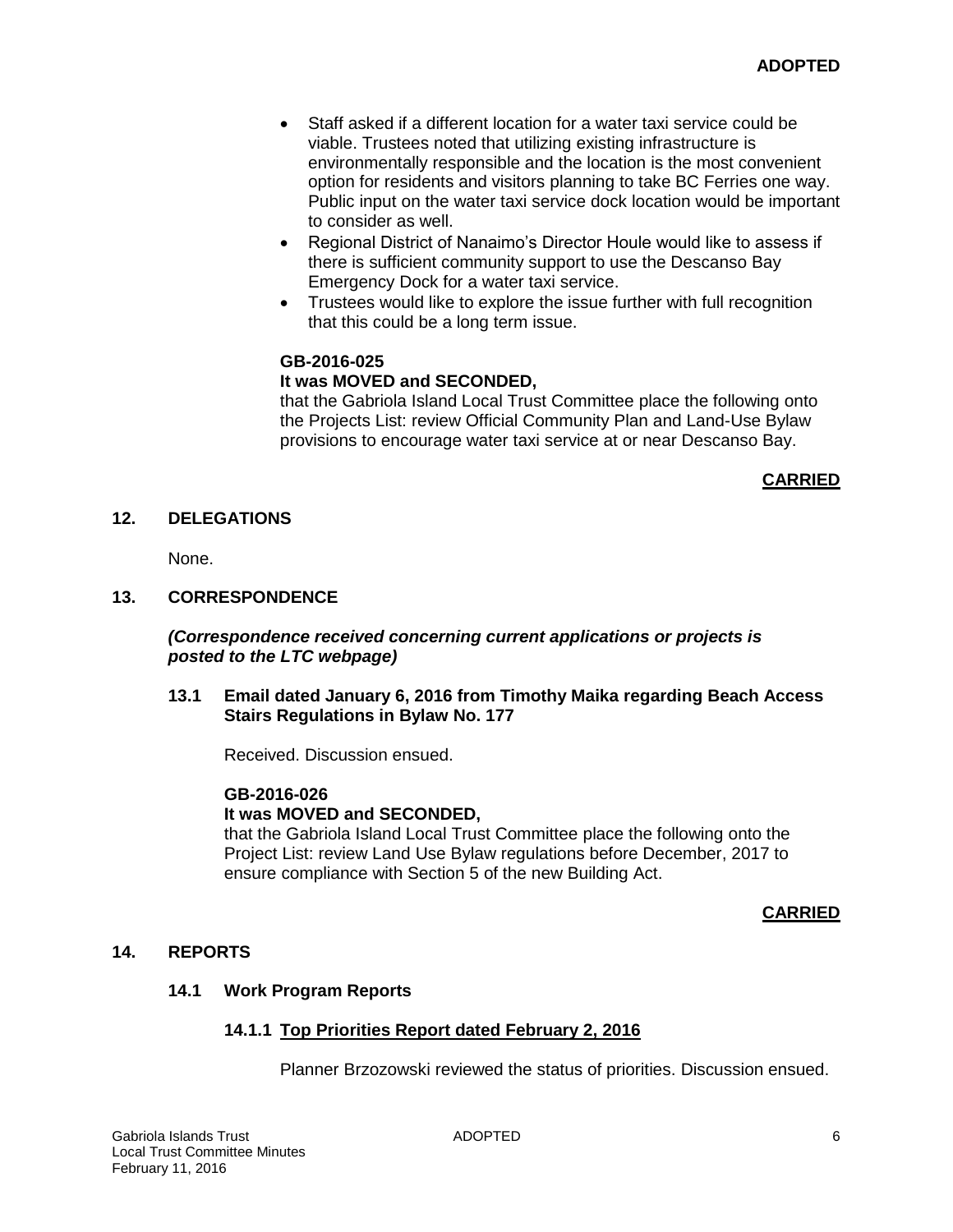# **It was MOVED and SECONDED,**

that the Gabriola Island Local Trust Committee request staff to schedule a Community Information Meeting and Public Hearing for Bylaw No. 280, cited as "Gabriola Island Land Use Bylaw, 1999, Amendment No.1, 2015".

# **CARRIED**

# **GB-2016-028**

# **It was MOVED and SECONDED,**

that the Gabriola Island Local Trust Committee change the activity for top priority #2 to "develop roadside signage strategy".

# **CARRIED**

# **GB-2016-029**

# **It was MOVED and SECONDED,**

that the Gabriola Island Local Trust Committee change item #3 on top priorities list description to read "review of dog care regulations on Gabriola Island".

# **CARRIED**

#### **GB-2016-030 It was MOVED and SECONDED,**

that the Gabriola Island Local Trust Committee change item number #2 on top priorities list description to "review of roadside signage regulations on Gabriola Island".

### **CARRIED**

# **GB-2016-031**

# **It was MOVED and SECONDED,**

that the Gabriola Island Local Trust Committee request staff to research definitions of attainable housing**.**

### **CARRIED**

# **14.1.2 Projects List Report dated February 2, 2016**

Received.

# **14.2 Applications Report dated February 2, 2016**

No updates.

### **14.3 Trustee and Local Expense Report dated January, 2016**

Received.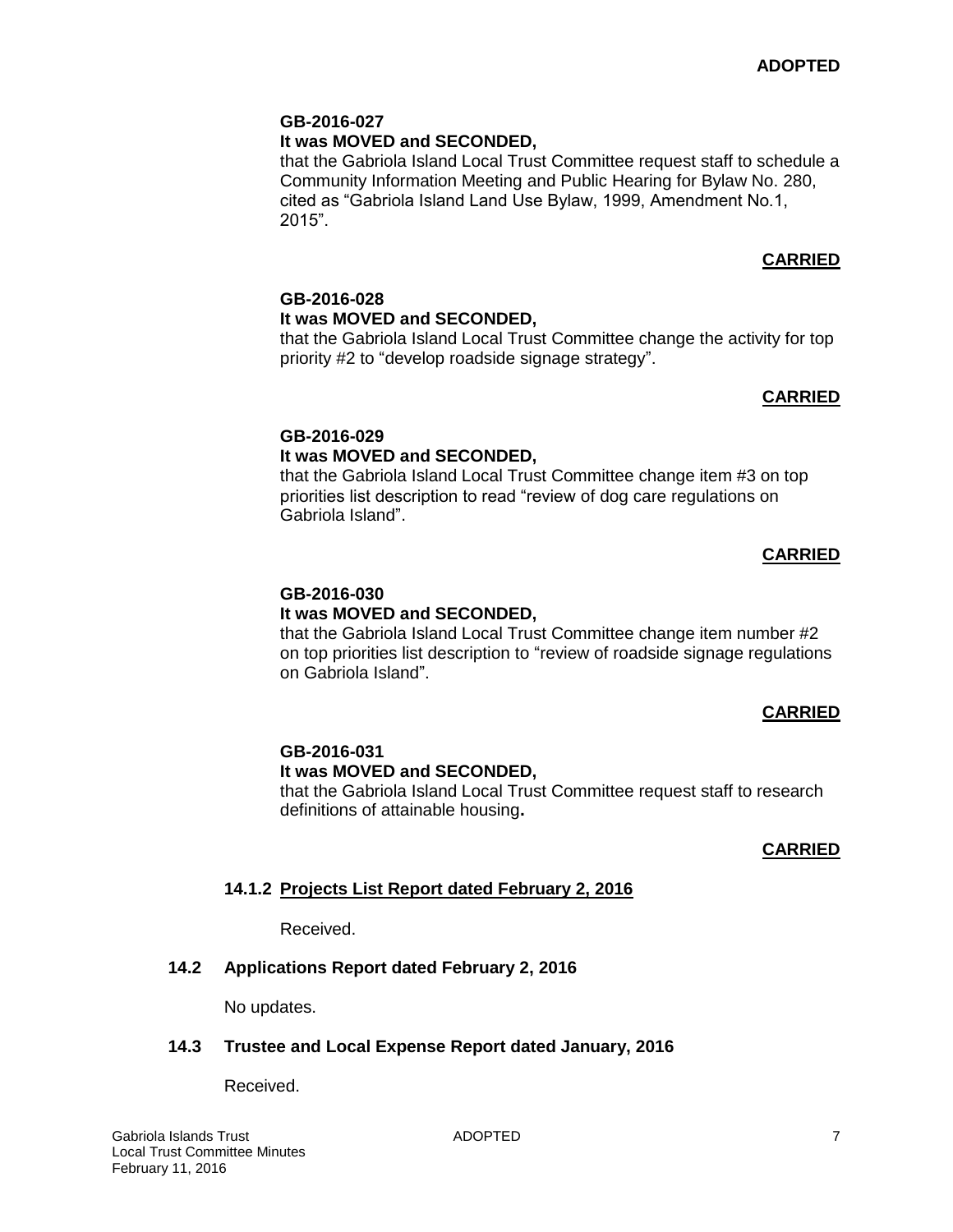# **14.4 Adopted Policies and Standing Resolutions**

Received.

# **14.5 Local Trust Committee Webpage**

No additions.

# **14.6 Chair's Report**

Chair Busheikin reported on the following:

- Executive Committee meeting on February 10, 2016.
- Trust Council decisions regarding the Islands Trust 2016-2017 Budget Proposal will be made in March after public consultation period concludes. Chair Busheikin encouraged the public and media to provide feedback on the budget by visiting the Islands Trust website.
- Upcoming Workshop on First Nation issues will be held at the March Trust Council meeting.
- Proposed new short-term staff position of Senior Intergovernmental Policy Advisor to focus on marine and First Nation issues will be discussed at the March Trust Council meeting.

# **14.7 Trustee Reports**

Trustee Mamoser reported on the following:

- Attendance at:
	- o Community Health and Wellness Collaborative meeting.
	- o Gabriolans Against Freighter Anchorages Society Town Hall.
	- o Roadside signage Community Information Meeting and Public Workshop.
	- o Gabriola Land and Trails Trust Annual General Meeting and Gabriola Streamkeepers.
- Welcoming five Syrian refugees to Gabriola Island and Sanctuary Gabriola.
- Thank you to previous Minute Taker Jessie Sherk for service.
- Local Planning Committee Affordable Housing Forum will be held in June.

Trustee O'Sullivan reported on the following:

- Speaking at the Town Hall and celebrating the success of Gabriolans Against Freighter Anchorages Society.
- Attendance at Gabriola's Environmentally Responsible Trans-Island Express (GERTIE) rally, and noting upcoming referendum on February 12, 2016.

### **14.8 Electoral Area Director's Report**

None.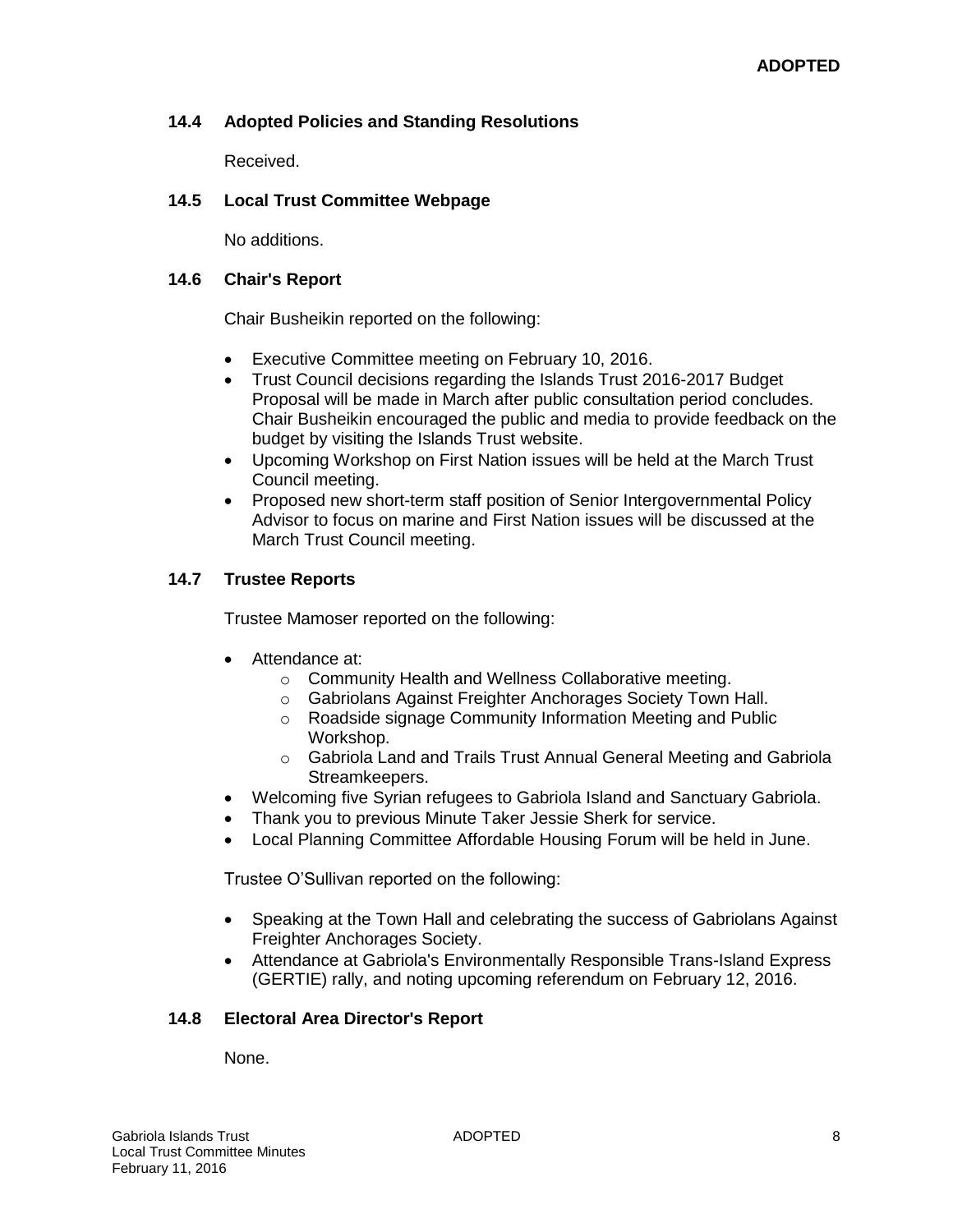# **14.9 Trust Fund Board Report**

None.

# **15. NEW BUSINESS**

# **15.1 Advisory Planning Commission - Term Expiration**

### **15.1.1 Memorandum dated January 29, 2016**

Planner Brzozowski summarized the memorandum. Discussion ensued.

### **GB-2016-032**

# **It was MOVED and SECONDED,**

that the Gabriola Island Local Trust Committee request staff contact current members by email to ask if they would like to serve another term, and place an advertisement in the Gabriola Sounder for remaining positions.

### **CARRIED**

# **15.2 Ungulate (Deer) Feeding**

# **15.2.1 Fact Sheet from Wildlife Health**

Planner Brzozowski reviewed the fact sheet. Discussion ensued.

- Jurisdictional issues with regulating feeding of deer. Islands Trust does not have jurisdiction or mandate to regulate the feeding of deer.
- The Gabriola Island Local Trust Committee can support distribution of educational material to the public.
- Trustees would like staff to include the Fact Sheet from Wildlife Health in the Islands Trust Regional District of Nanaimo package and have copies available at the Northern Office.

### **15.3 Review of Projects List - for discussion**

Review of Projects List and Strategic Plan to be added to next meeting agenda.

### **15.4 Briefing from Clare Frater, Islands Trust Policy Advisor, regarding BC Hydro Woodpole Test and Treat Program 2016**

Received for information.

### **16. UPCOMING MEETINGS**

**16.1 Next Regular Meeting Scheduled for Thursday, March 10, 2016 at The Agricultural Hall, 465 South Road, Gabriola Island, BC**